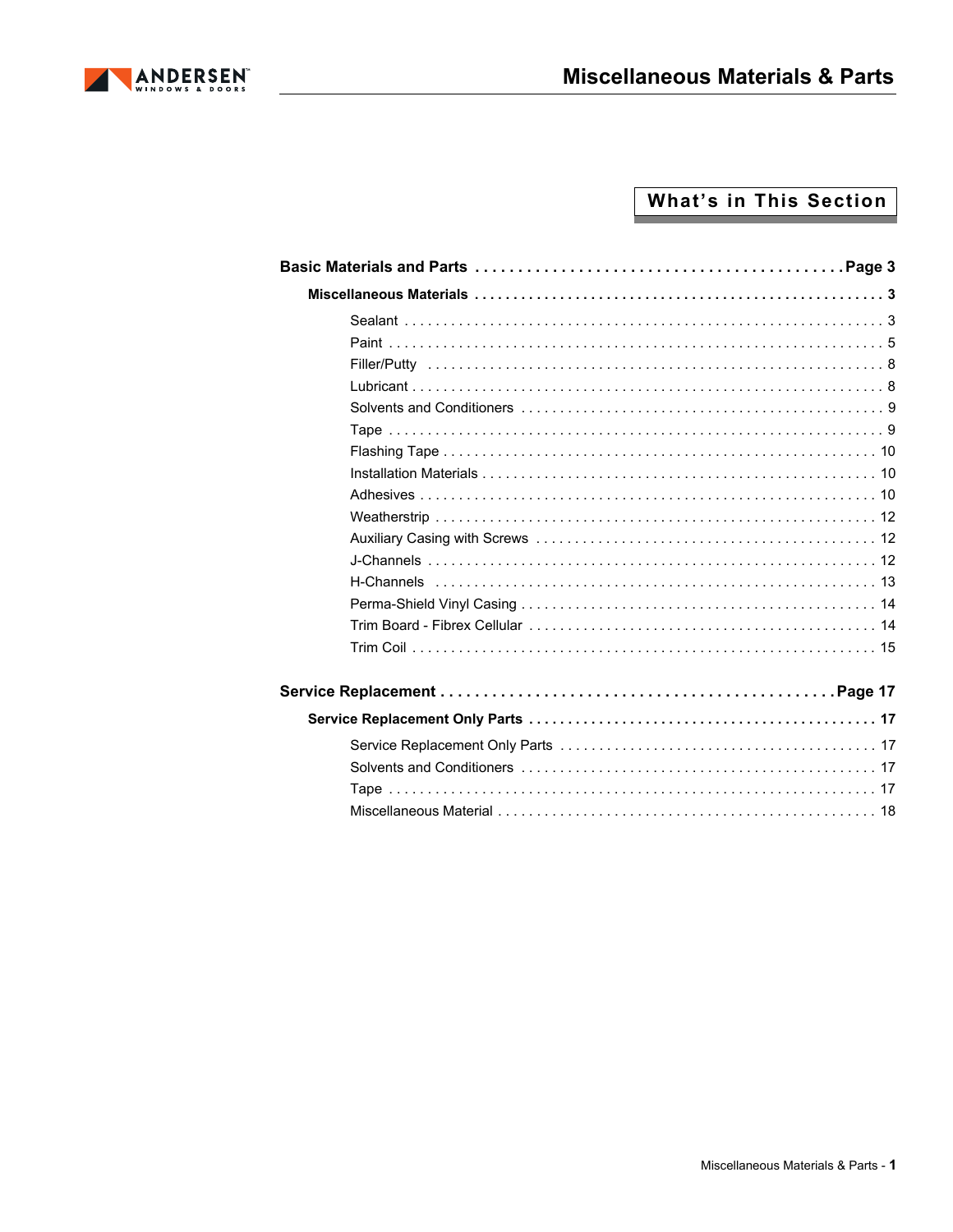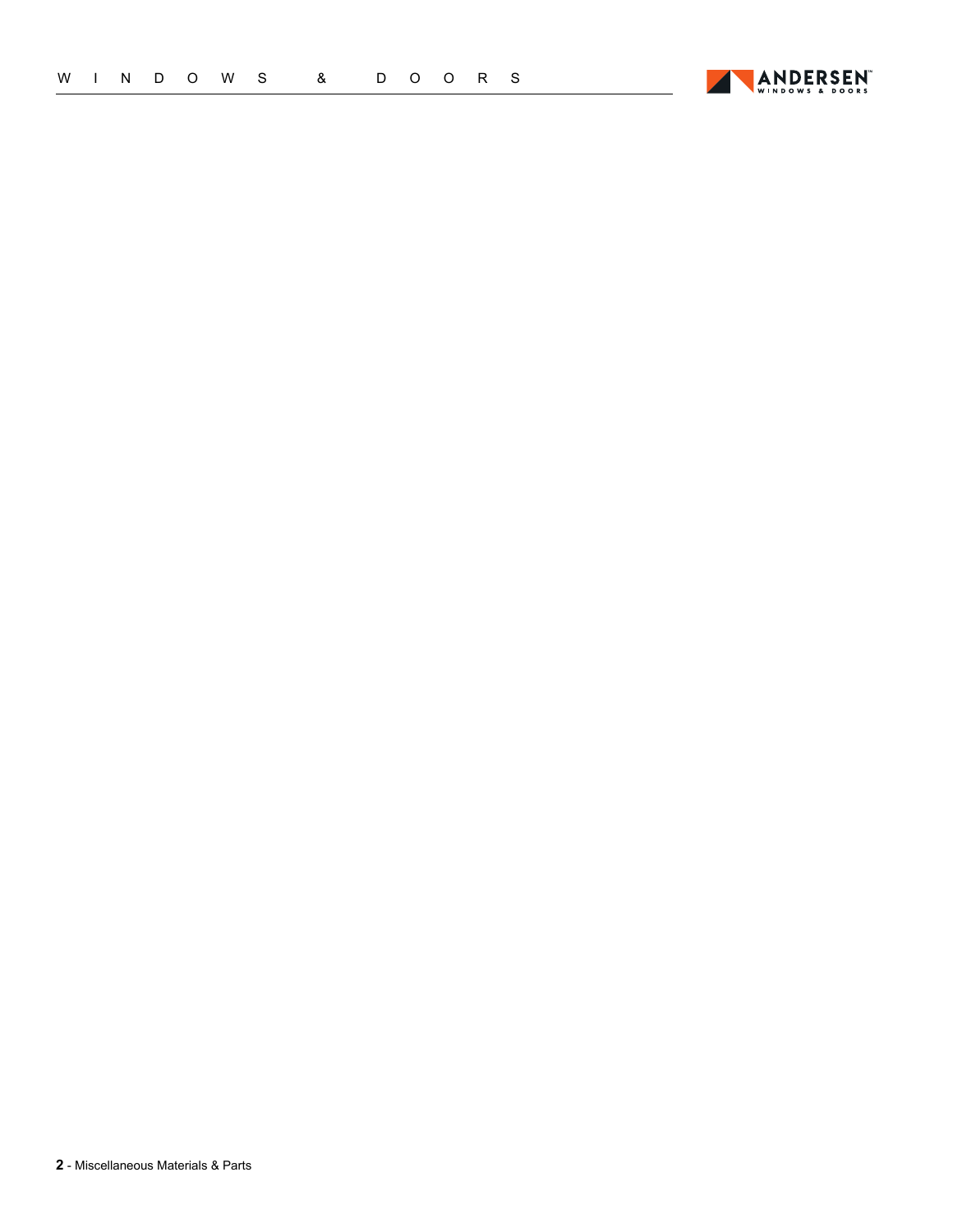<span id="page-2-2"></span><span id="page-2-1"></span><span id="page-2-0"></span>

| <b>Sealant</b>                                                                            |                |                    |                      |           |
|-------------------------------------------------------------------------------------------|----------------|--------------------|----------------------|-----------|
|                                                                                           |                |                    |                      |           |
| <b>Sealant - Installation</b>                                                             |                |                    |                      |           |
| Note:                                                                                     |                | <b>Size</b>        | Color                | Order No. |
| See Performance Information.<br>k                                                         |                | 10.1 oz.           | White                | 9105774   |
|                                                                                           |                |                    | <b>Terratone®</b>    | 9160294   |
|                                                                                           |                |                    | <b>Sandtone</b>      | 9160293   |
|                                                                                           |                |                    | <b>Forest Green</b>  | 9160296   |
| Andersen W                                                                                |                |                    | <b>Canvas</b>        | 9160299   |
|                                                                                           |                |                    | <b>Prairie Grass</b> | 9160297   |
|                                                                                           |                | <b>Cocoa Bean</b>  | 9160300              |           |
|                                                                                           |                | <b>Dove Gray</b>   | 9160298              |           |
|                                                                                           |                | <b>Red Rock</b>    | 9160301              |           |
|                                                                                           |                | <b>Dark Bronze</b> | 9160292              |           |
|                                                                                           |                |                    | <b>Black</b>         | 9160295   |
| Sealant - DC1199                                                                          |                |                    |                      |           |
|                                                                                           |                | <b>Size</b>        | Color                | Order No. |
|                                                                                           |                | 1 1/2 ounce tube   | Clear                | 2902502   |
|                                                                                           |                | 10.3 oz.           |                      | 2903006   |
| Sealant - Bed Glazing, Fillet Bead, Joint & Mulling Sealant                               |                |                    |                      |           |
| Note:                                                                                     | <b>Sealant</b> | <b>Size</b>        | Color                | Order No. |
| Use this in places where you previously used<br>DC791.                                    |                |                    | <b>White</b>         | 2903021   |
| Use for bed glazing, fillet bead, and mull joints. Use                                    |                |                    | <b>Terratone®</b>    | 2903022   |
| 891 Dove Grey for all direct set units other than the<br>units noted below that use 1350. |                |                    | <b>Sandtone</b>      | 2903023   |
|                                                                                           |                |                    | <b>Canvas</b>        | 4230225   |
|                                                                                           | 891            | 10.3 oz.           | <b>Prairie Grass</b> | 9000342   |
|                                                                                           |                |                    | <b>Cocoa Bean</b>    | 9000343   |
|                                                                                           |                |                    | <b>Dove Gray</b>     | 4210246   |
|                                                                                           |                |                    | <b>Red Rock</b>      | 9064523   |
|                                                                                           |                |                    | <b>Dark Bronze</b>   | 9021242   |
|                                                                                           |                |                    | <b>Black</b>         | 9014184   |
|                                                                                           | 35MP           | 10.14 oz.          | <b>Forest Green</b>  | 9064527   |

| Joint Sealant - DC 794F / Door Frame Assembly                                   |             |                    |           |  |  |
|---------------------------------------------------------------------------------|-------------|--------------------|-----------|--|--|
| Note:                                                                           | <b>Size</b> | Color              | Order No. |  |  |
| Do not use as a bed glazing or fillet bead as this does not adhere<br>to glass. | 3 oz.       | <b>Translucent</b> | 9051272   |  |  |
|                                                                                 | 10.3 oz.    | (Clear)            | 9014182   |  |  |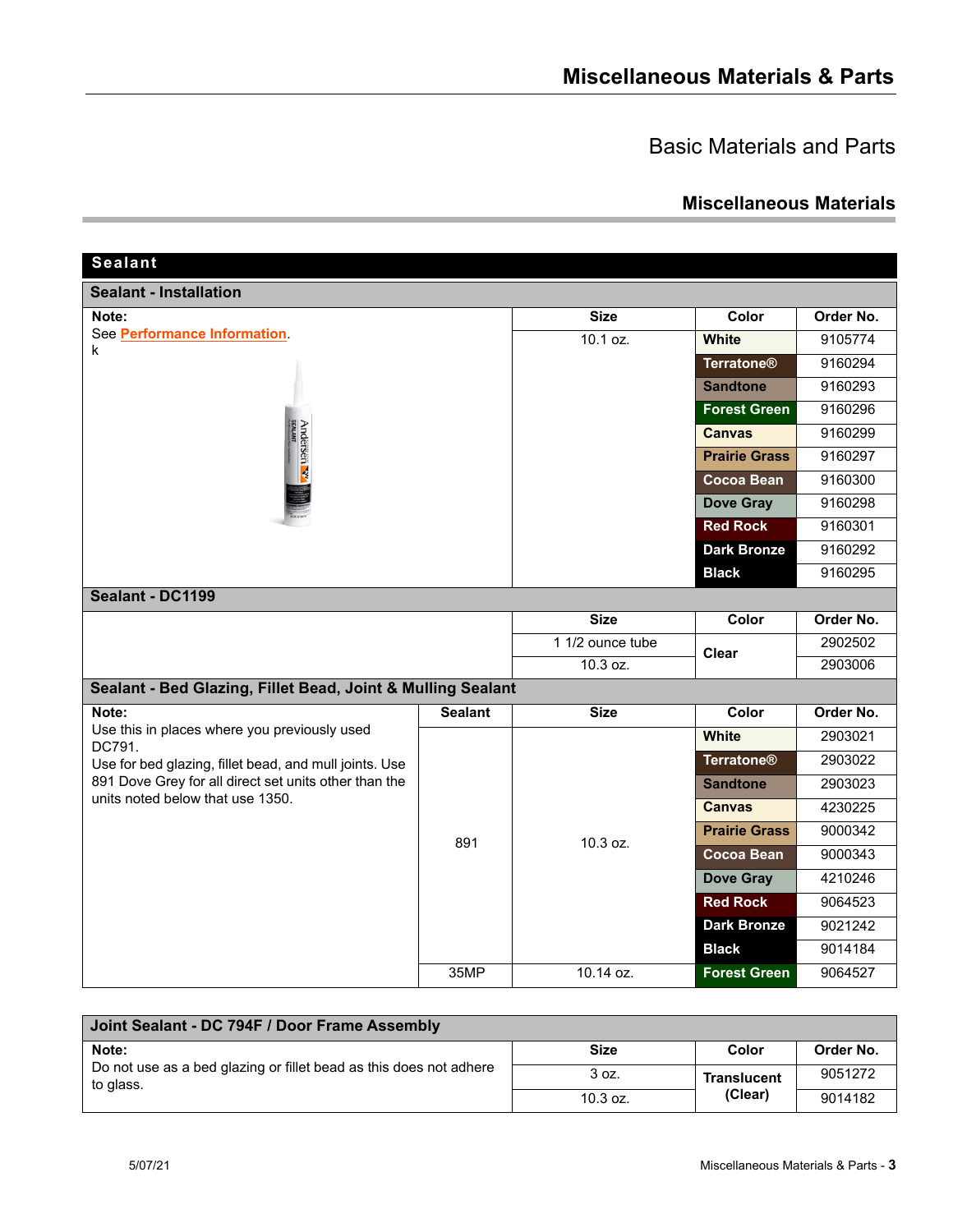

and the control of the control

| Sealant - DC 1350 / Bed Glazing                                                                   |          |       |           |
|---------------------------------------------------------------------------------------------------|----------|-------|-----------|
| Note:                                                                                             | Size     | Color | Order No. |
| Use only for straight flexiframe (no curved sides) and A-Series<br>Door direct set transom units. | 10.3 oz. | Grev  | 2903025   |

| <b>Sealant - DAP SCG</b> |             |                     |           |
|--------------------------|-------------|---------------------|-----------|
|                          | <b>Size</b> | Color               | Order No. |
|                          | 9.6 oz.     | <b>Forest Green</b> | 9000339   |
|                          | 10.3 oz.    | <b>Red Rock</b>     | 9014180   |

| <b>Sealant - E-Series</b> |             |                                 |           |
|---------------------------|-------------|---------------------------------|-----------|
|                           | <b>Size</b> | Color                           | Order No. |
|                           | 10.3 oz.    | <b>Clear</b>                    | 0048378   |
|                           |             | <b>Colony White</b>             | 0020757   |
|                           |             | <b>Antique White</b>            | 0017560   |
|                           |             | Gray                            | 0002116   |
|                           |             | <b>Beige</b>                    | 0075281   |
|                           |             | <b>EGL Forest</b><br>Green      | 0007428   |
|                           |             | <b>Bronze</b>                   | 0020756   |
|                           |             | <b>Pebble Tan</b>               | 0017519   |
|                           |             | <b>Cinnamon</b><br><b>Toast</b> | 0020758   |
|                           |             | <b>Black (EGL)</b>              | 0020760   |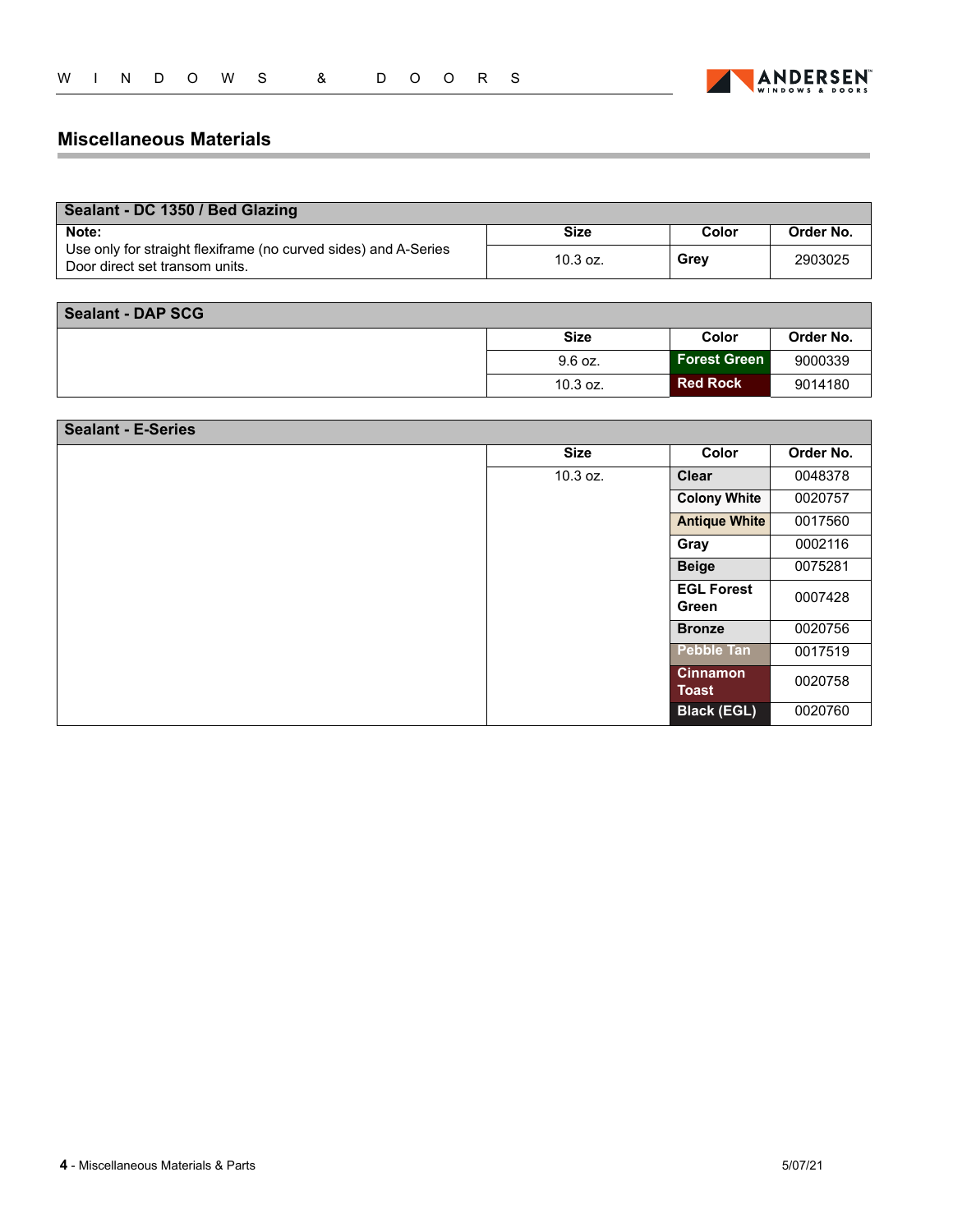# **Miscellaneous Materials & Parts**

*Basic Materials and Parts*

<span id="page-4-0"></span>

| Paint                                                                                                                           |               |               |                      |           |
|---------------------------------------------------------------------------------------------------------------------------------|---------------|---------------|----------------------|-----------|
|                                                                                                                                 |               |               |                      |           |
| Note:                                                                                                                           |               |               |                      |           |
| Aerosol, touch up and quart are solvent based.                                                                                  |               |               |                      |           |
| <b>Paint - Aerosol Spray</b>                                                                                                    |               |               |                      |           |
| Note:                                                                                                                           | <b>Series</b> | <b>Size</b>   | Color                | Order No. |
| Use gunmetal for Frenchwood Gliding Doors 1987 to<br>1990.                                                                      |               |               | <b>White</b>         | 2955708   |
|                                                                                                                                 |               |               | <b>Terratone®</b>    | 2955908   |
| Use gray for door sills only.                                                                                                   |               |               | <b>Sandtone</b>      | 2955930   |
| A-Series door with Bronze sill uses Dark Bronze, A-                                                                             | Multiple      | $13$ -oz. can | <b>Forest Green</b>  | 2955909   |
| Series door with Gray sill uses Gray.                                                                                           |               |               | Gunmetal             | 2955008   |
|                                                                                                                                 |               |               | <b>Bronze</b>        | N/A       |
| 400 Series Gliding window uses Sandtone as a<br>neutral color on interior for all exterior colors. White PI<br>units use white. |               |               | <b>Beige</b>         | 2955928   |
|                                                                                                                                 |               |               | <b>Canvas</b>        | 2955931   |
|                                                                                                                                 |               |               | <b>Prairie Grass</b> | 9007650   |
|                                                                                                                                 |               |               | Cocoa Bean           | 9007651   |
|                                                                                                                                 |               |               | <b>Red Rock</b>      | 9007648   |
|                                                                                                                                 |               |               | <b>Dove Gray</b>     | 9007649   |
|                                                                                                                                 | Multiple      | $12$ -oz. can | <b>Dark Bronze</b>   | 9018331   |
|                                                                                                                                 |               |               | <b>Black</b>         | 9007647   |
|                                                                                                                                 |               |               | <b>Birch Bark</b>    | 9007652   |
|                                                                                                                                 |               |               | <b>Gold Dust</b>     | 9007653   |
|                                                                                                                                 |               |               | <b>Stone</b>         | 9018330   |
|                                                                                                                                 |               |               | Gray                 | 9018332   |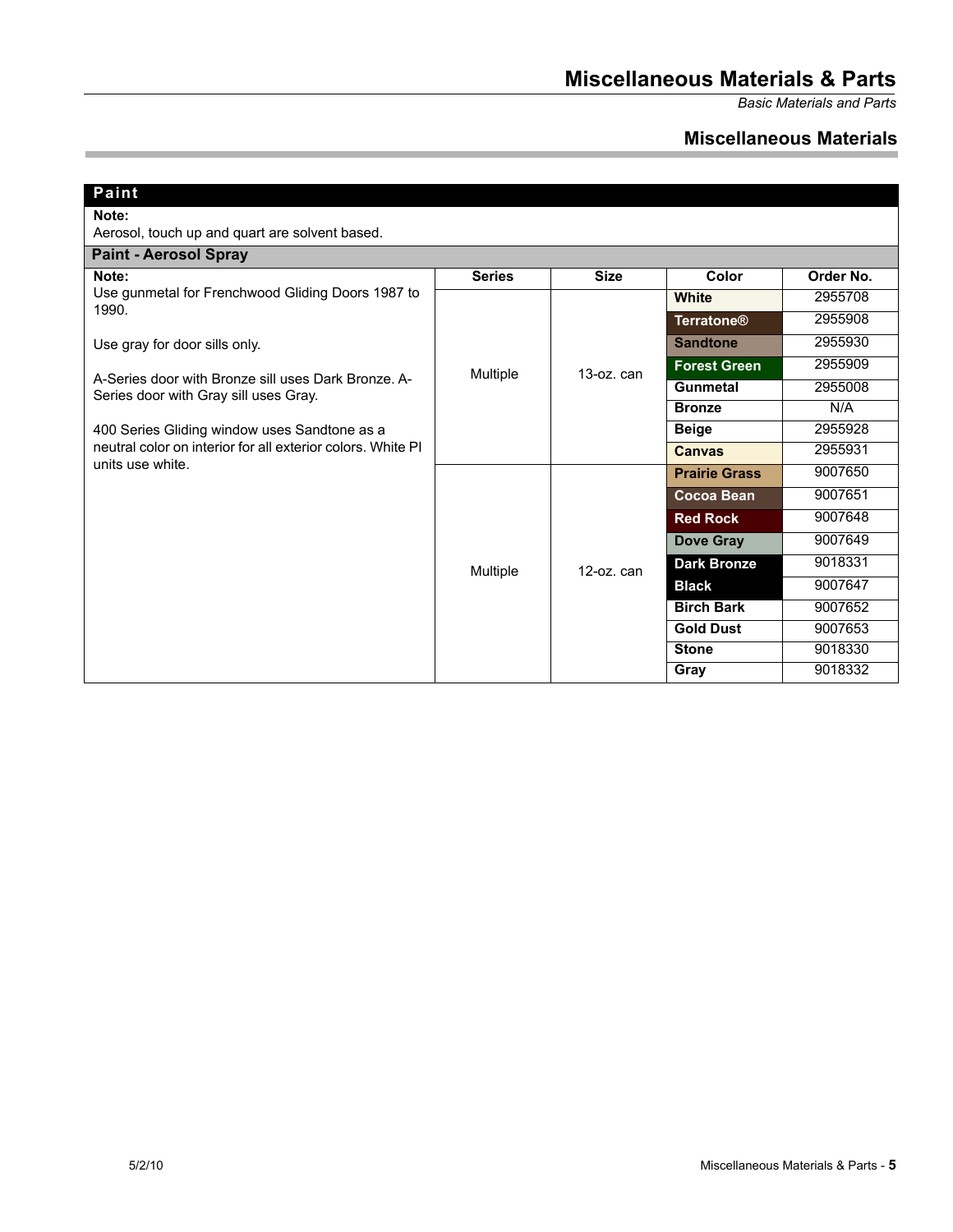

| Paint - Aerosol Spray / 12 oz. / E-Series |                  |                                     |                    |
|-------------------------------------------|------------------|-------------------------------------|--------------------|
| Note:<br>12 oz. can.                      |                  |                                     |                    |
| Color                                     | Order No.        | Color                               | Order No.          |
| <b>Colony White</b>                       | 9105422          | <b>Blue Denim</b>                   | 9181490            |
| White                                     | 9105420          | <b>Watercolor Blue</b>              | 9181480            |
| <b>Abalone (EGL)</b>                      | 9181487          | <b>Caribbean Blue</b>               | 9181493            |
| <b>Balsa White</b>                        | 9181468          | <b>Slate</b>                        | 9181491            |
| <b>Canvas</b>                             | 9105412          | <b>Moody Blue</b>                   | 9181476 (2604)     |
| <b>Maple Syrup</b>                        | 9181489          | <b>Stormy Blue</b>                  | 9181469            |
| <b>Harvest Gold</b>                       | 9181485          | <b>Dove Gray</b>                    | 9105413            |
| <b>Prairie Grass</b>                      | 9105416          | <b>Harbor Mist</b>                  | 9181484            |
| <b>Flagstone</b>                          | 9181470          | <b>Yorktown Pewter</b>              | 9181483            |
| <b>Sandtone</b>                           | 9105418          | <b>Smokey Gray</b>                  | 9181501            |
| <b>Pebble Tan</b>                         | 9105411          | <b>Mystic Gray</b>                  | 9181508            |
| <b>Carmel</b>                             | 9181479          | <b>Dark Ash</b>                     | 9181507            |
| <b>Terratone</b>                          | 9105419          | <b>Black</b>                        | 9183659 (2604)     |
| <b>Hot Chocolate</b>                      | 9181492          | <b>Clear Anodized</b>               | 9105790            |
| <b>Bourbon</b>                            | 9181503          | <b>Champagne</b><br><b>Anodized</b> | By description     |
| <b>Acorn</b>                              | 9181502          | <b>Bronze</b>                       | 9105409            |
| <b>Coffee Bean</b>                        | 9181505          | <b>Medium Bronze Anodized</b>       | 9105408 (2604)     |
| <b>Cocoa Bean</b>                         | 9105415          | <b>Copper Anodized</b>              | $\overline{222}$   |
| <b>Sierra Bronze</b>                      | $\overline{???}$ | <b>Dark Bronze Anodized</b>         | 9105407            |
| <b>Dark Bronze</b>                        | 9105421          | <b>Black Anodized</b>               | 9105406            |
| <b>Clay Canyon</b>                        | 9181481          |                                     |                    |
| <b>Red Rock</b>                           | 9105417          | <b>Andersen White</b>               | By description     |
| <b>Cardinal</b>                           | By description   | <b>Antique White</b>                | 9181467            |
| <b>Bing Cherry</b>                        | SPCK244 (2605)   | <b>Linen (EGL)</b>                  | By description     |
| <b>Fire Engine Red</b>                    | SPCK246          | <b>Butterscotch (EGL)</b>           | 9181477            |
| <b>Cinnamon Toast</b>                     | 9181474          | <b>Elephant (EGL)</b>               | 9181494<br>9181509 |
| <b>Olive</b>                              | 9181472          | <b>Andersen Sandtone</b>            | By description     |
| <b>Sage</b>                               | 9181506          | <b>Andersen Terratone</b>           | By description     |
| <b>Billiard Green</b>                     | 9181482          | Cappuccino (EGL)                    | 9181504            |
| <b>Moss</b>                               | 9181500          | <b>Chocolate Chip (EGL)</b>         | 9181478            |
| <b>Forest Green</b>                       | 9105414          | <b>Pink Chablis (EGL)</b>           | 9181498            |
| <b>Mallard Green</b>                      | 9181473          | <b>Forest Green (EGL)</b>           | 9105410            |
| <b>Spearmint</b>                          | 9181496          | <b>Blue Mist (EGL)</b>              | 9181497            |
| <b>Aquamarine</b>                         | 9181495          | <b>Gray Flannel (EGL)</b>           | 9181486            |
| <b>Patina</b>                             | 9181499          | <b>Andersen Green</b>               | By description     |
| <b>Sky Blue</b>                           | 9181475          | <b>Black (EGL)</b>                  | 9181488            |
| <b>Country Blue</b>                       | 9181471          |                                     |                    |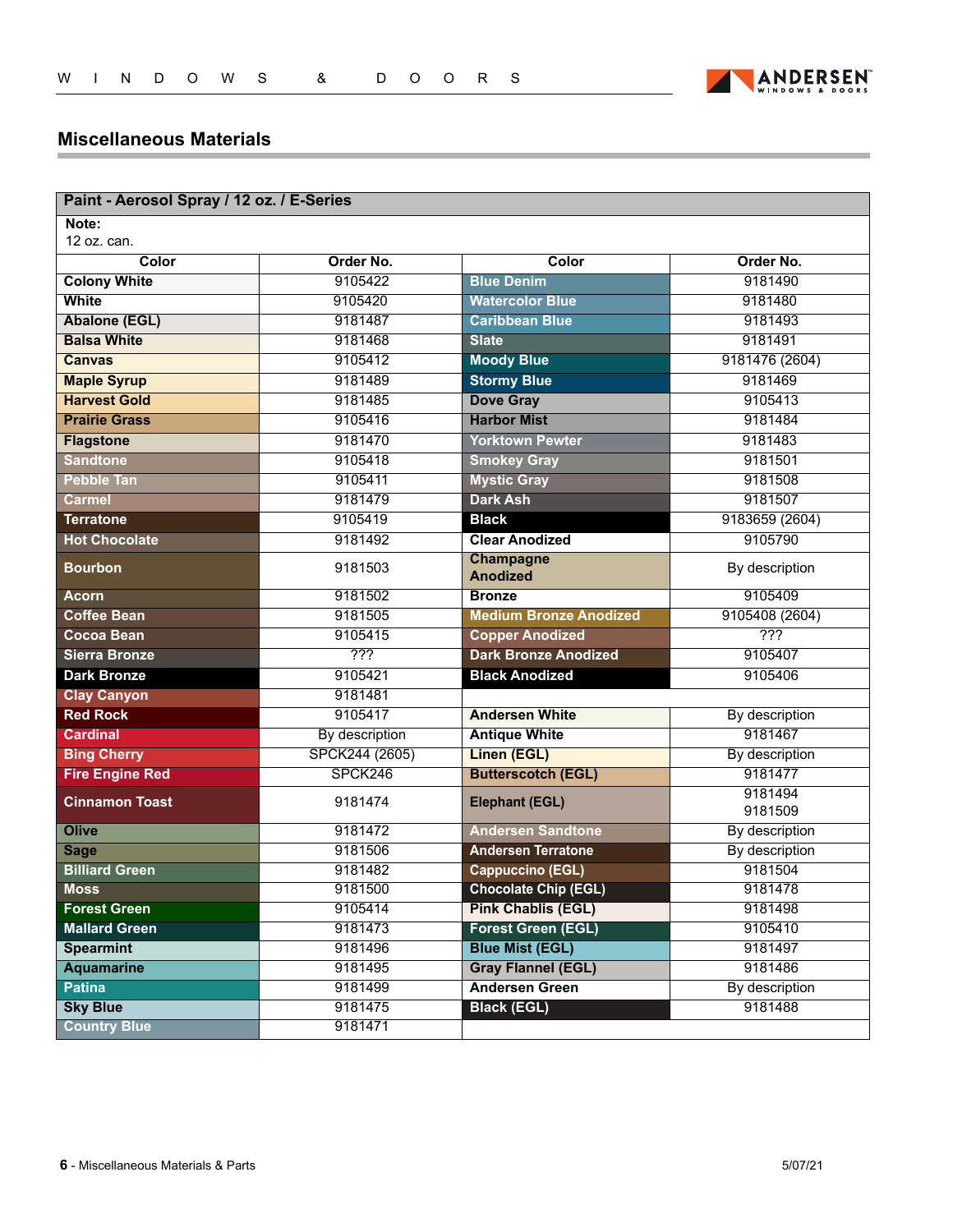## **Miscellaneous Materials & Parts**

*Basic Materials and Parts*

| Paint - Touch-Up Brush / 2 oz. / E-Series |           |                                |           |                                         |           |  |
|-------------------------------------------|-----------|--------------------------------|-----------|-----------------------------------------|-----------|--|
| Color                                     | Order No. | Color                          | Order No. | Color                                   | Order No. |  |
| <b>Black Anodized</b>                     | 9105423   | <b>Copper Anodized</b>         | 9105426   | <b>Medium Bronze</b><br><b>Anodized</b> | 9105429   |  |
| <b>Champagne</b><br><b>Anodized</b>       | 9105425   | <b>Dark Bronze</b><br>Anodized | 9105427   | Sierra Bronze<br>Anodized               | 0055324   |  |
| <b>Clear Anodized</b>                     | 9105424   |                                |           |                                         |           |  |

<span id="page-6-0"></span>

|                                               | Paint - Touch-Up Brush / 5/8 oz. / E-Series |                                           |            |                        |           |  |
|-----------------------------------------------|---------------------------------------------|-------------------------------------------|------------|------------------------|-----------|--|
| Color                                         | Order No.                                   | Color                                     | Order No.  | Color                  | Order No. |  |
| <b>Abalone (EGL)</b>                          | 9105464                                     | <b>Caribbean Blue</b>                     | 9105470    | <b>Maple Syrup</b>     | 9105466   |  |
| <b>Acorn</b>                                  | 9105479                                     | <b>Carmel</b>                             | 9105456    | <b>Moody Blue</b>      | 9105453   |  |
| <b>Andersen Green</b>                         | 9105436                                     | <b>Chocolate Chip</b>                     | 9105455    | <b>Moss</b>            | 9105477   |  |
| <b>Andersen</b><br><b>Sandtone</b>            | 9105440                                     | <b>Cinnamon Toast</b>                     | 9105451    | <b>Mystic Gray</b>     | 9105485   |  |
| Andersen<br><b>Terratone</b>                  | 9105441                                     | <b>Clay Canyon</b>                        | 9105458    | <b>Olive</b>           | 9105449   |  |
| <b>Andersen White</b>                         | 9105442                                     | <b>Coffee Bean</b>                        | 9105482    | <b>Patina</b>          | 9105476   |  |
| <b>Antique White</b>                          | 9105444                                     | <b>Colony White</b>                       | WTOUCHUP60 | <b>Pebble Tan</b>      | 9105432   |  |
| <b>Aquamarine</b>                             | 9105472                                     | <b>Country Blue</b>                       | 9105448    | <b>Pink Chablis</b>    | 9105475   |  |
| <b>Balsa White</b>                            | 9105445                                     | <b>Dark Ash</b>                           | 9105484    | <b>Sage</b>            | 9105483   |  |
| <b>Beige</b>                                  | 0009635                                     | <b>Elephant (EGL)</b>                     | 9105471    | <b>Sierra Bronze</b>   | 9105430   |  |
| <b>Billiard Green</b>                         | 9105459                                     | <b>Flagstone</b>                          | 9105447    | <b>Sky Blue</b>        | 9105452   |  |
| <b>Black (Andersen)</b><br><b>Black (EGL)</b> | 9105433<br>9105465                          | <b>Forest Green</b>                       | 9105431    | <b>Slate</b>           | 9105468   |  |
| <b>Blue Denim</b>                             | 9105467                                     | <b>Gray Flannel (EGL)</b>                 | 9105463    | <b>Smokey Gray</b>     | 9105478   |  |
| <b>Blue Mist (EGL)</b>                        | 9105474                                     | <b>Harbor Mist</b>                        | 9105461    | <b>Spearmint</b>       | 9105473   |  |
| <b>Bourbon</b>                                | 9105480                                     | <b>Harvest Gold</b>                       | 9105462    | <b>Stormy Blue</b>     | 9105446   |  |
| <b>Brown</b>                                  | 0009636                                     | <b>Hot Chocolate</b>                      | 9105469    | <b>Watercolor Blue</b> | 9105457   |  |
| <b>Butterscotch</b><br>(EGL)                  | 9105454                                     | Linen (EGL)                               | 9105486    | <b>Yorktown Pewter</b> | 9105460   |  |
| <b>Cappuccino (EGL)</b>                       | 9105481                                     | <b>Mallard Green</b><br>(Should have EGL) | 9105450    |                        |           |  |

| Paint - Touch-Up Brush / 1/2 oz.    |           |                      |           |                 |           |
|-------------------------------------|-----------|----------------------|-----------|-----------------|-----------|
| Color                               | Order No. | Color                | Order No. | Color           | Order No. |
| <b>Birch Bark</b>                   | 9007659   | <b>Dove Gray</b>     | 9007656   | <b>Sandtone</b> | 2955936   |
| <b>Black</b><br>(Exterior/Interior) | 9007654   | <b>Forest Green</b>  | 2955938   | <b>Stone</b>    | 9018327   |
| <b>Black</b><br>(Hardware)          | 9018326   | <b>Gold Dust</b>     | 9007660   | Terratone®      | 2955934   |
| <b>Canvas</b>                       | 4820354   | Gray                 | 9018329   | White           | 2955932   |
| Cocoa Bean                          | 9007658   | <b>Prairie Grass</b> | 9007657   |                 |           |
| <b>Dark Bronze</b>                  | 9018328   | <b>Red Rock</b>      | 9007655   |                 |           |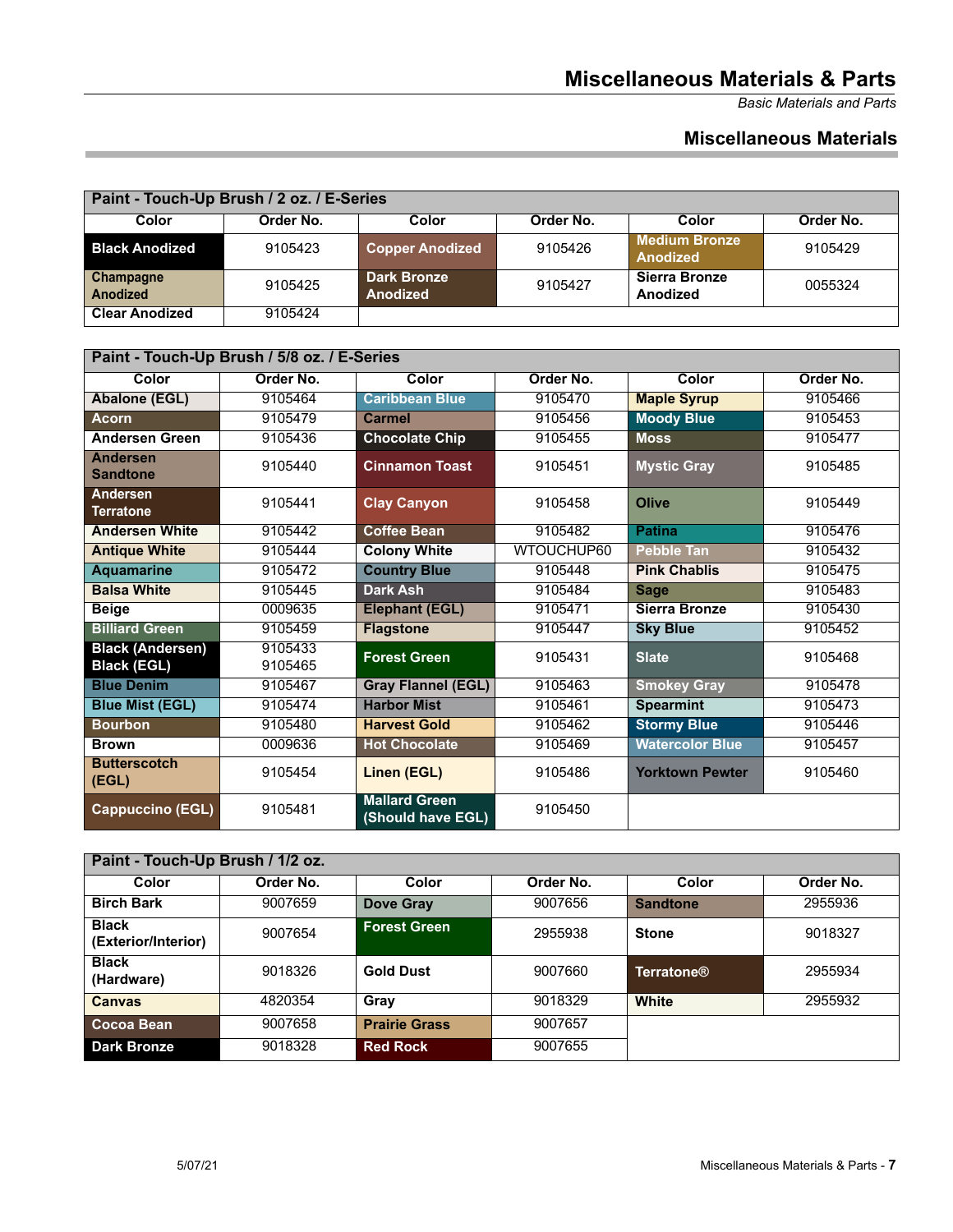

<u> Tanzania (m. 1888)</u>

| <b>Stain Pen</b> |  |             |                   |           |
|------------------|--|-------------|-------------------|-----------|
|                  |  | <b>Size</b> | Color             | Order No. |
|                  |  |             | <b>Clear Coat</b> | 9021799   |
|                  |  | $1/3$ fl oz | <b>Cinnamon</b>   | 9021798   |
|                  |  |             | <b>Mocha</b>      | 9021794   |
|                  |  |             | Honey             | 9021797   |
|                  |  |             | <b>Russet</b>     | 9021795   |
|                  |  |             | <b>Espresso</b>   | 9021796   |
|                  |  |             | <b>Birch Bark</b> | 9021802   |

| <b>Paint Pen</b> |             |                   |           |
|------------------|-------------|-------------------|-----------|
|                  | <b>Size</b> | Color             | Order No. |
|                  |             | White             | 9021801   |
| Andersen Tw      |             | <b>Beige</b>      | 9021800   |
|                  | $1/3$ fl oz | <b>Birch Bark</b> | 9021802   |
|                  |             |                   |           |
|                  |             |                   |           |

| <b>Paint - Airspray Ready</b> |             |                      |           |
|-------------------------------|-------------|----------------------|-----------|
|                               | <b>Size</b> | Color                | Order No. |
|                               |             | <b>White</b>         | 2958021   |
|                               |             | <b>Terratone®</b>    | 2958023   |
|                               |             | <b>Sandtone</b>      | 2958022   |
|                               |             | <b>Forest Green</b>  | 2958015   |
|                               | Quart       | <b>Canvas</b>        | 2958024   |
|                               |             | <b>Prairie Grass</b> | 9007643   |
|                               |             | Cocoa Bean           | 9007644   |
|                               |             | <b>Dove Gray</b>     | 9007642   |
|                               |             | <b>Red Rock</b>      | 9007641   |
|                               |             | <b>Dark Bronze</b>   | 9020232   |
|                               |             | <b>Black</b>         | 9007640   |
|                               |             | <b>Birch Bark</b>    | 9007645   |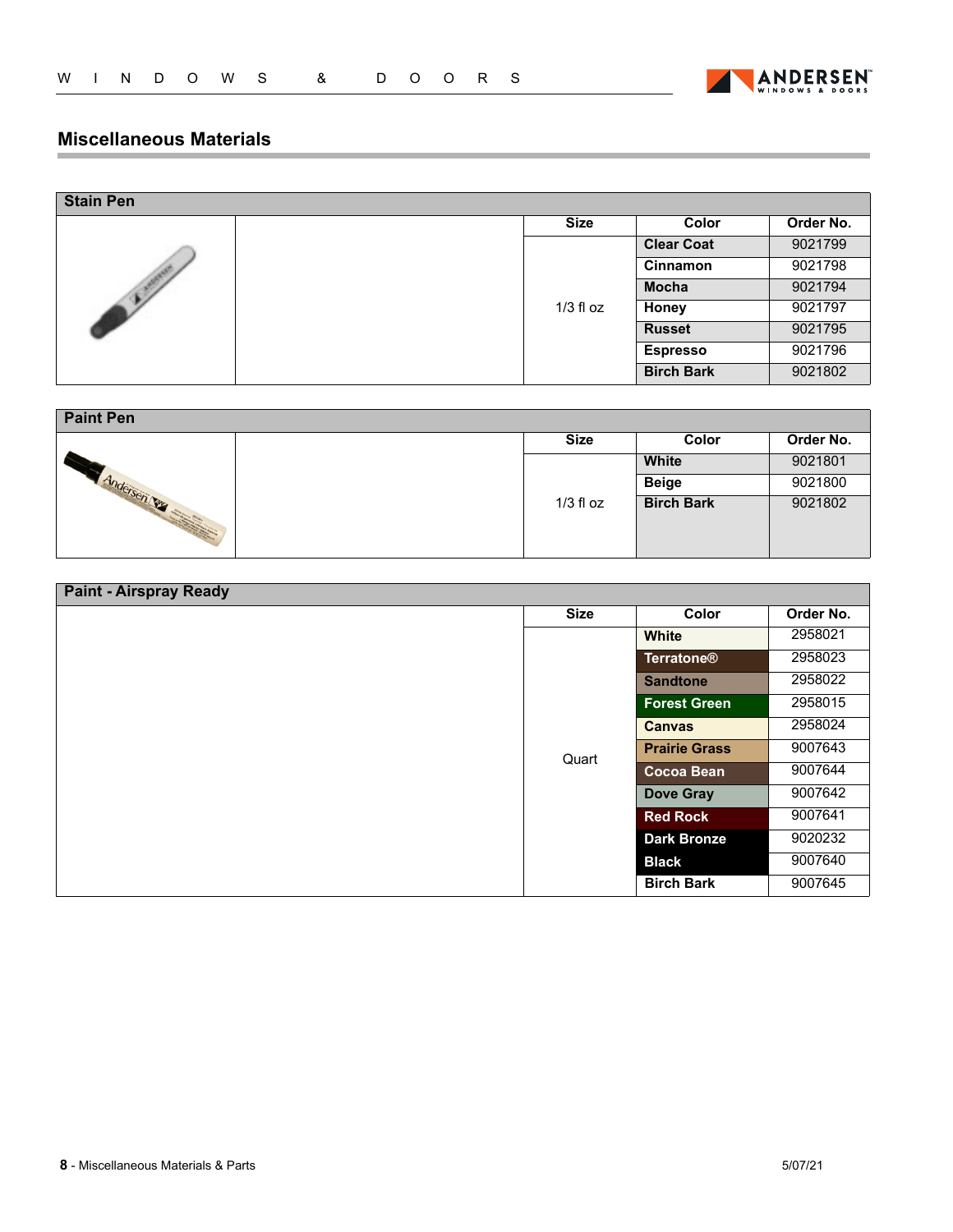<span id="page-8-0"></span>

| <b>Filler/Putty</b>        |             |                        |                |
|----------------------------|-------------|------------------------|----------------|
| <b>Nailing Hole Filler</b> |             |                        |                |
|                            | <b>Size</b> | Color                  | Order No.      |
|                            |             | <b>White</b>           | 9020536        |
|                            |             | <b>Terratone®</b>      | 9064506        |
|                            |             | <b>Sandtone</b>        | 9064505        |
|                            |             | <b>Forest Green</b>    | 9064507        |
|                            |             | <b>Canvas</b>          | 9064504        |
|                            |             | <b>Prairie Grass</b>   | By description |
|                            |             | Cocoa Bean             | By description |
|                            |             | Dove Gray              | By description |
|                            | 3.68 oz     | <b>Red Rock</b>        | By description |
|                            |             | <b>Dark Bronze</b>     | 9133901        |
|                            |             | <b>Black</b>           | 9133900        |
|                            |             | Clear                  | 9053800        |
|                            |             | Espresso               | 9053803        |
|                            |             | Honey                  | 9053801        |
|                            |             | Mocha                  | 9053804        |
|                            |             | Cinnamon               | 9053802        |
|                            |             | <b>Birch Bark</b>      | 9103417        |
|                            |             | <b>Anodized Silver</b> | 9173943        |
|                            |             | Wheat                  | By description |
|                            |             | Autumn Oak             | By description |
|                            |             | <b>Golden Hickory</b>  | By description |

| <b>Epoxy Stick - Fibrex Repair</b>   |             |           |
|--------------------------------------|-------------|-----------|
| Note:<br>See touch-up <b>paint</b> . |             |           |
|                                      | <b>Size</b> | Order No. |
|                                      | 2.1 ounces  | 8390403   |

<span id="page-8-1"></span>

| Lubricant                                                                                                                                                                                                                                                |             |           |
|----------------------------------------------------------------------------------------------------------------------------------------------------------------------------------------------------------------------------------------------------------|-------------|-----------|
| <b>Dry Lube</b>                                                                                                                                                                                                                                          |             |           |
|                                                                                                                                                                                                                                                          | <b>Size</b> | Order No. |
| ACK LABEL SER                                                                                                                                                                                                                                            | Large can   | 2903608   |
| Sprayway<br><b>SILICONE</b><br>SPRAY<br><b>APORISATELIR DE BILICONE</b>                                                                                                                                                                                  |             |           |
| S<br>Non-Braining<br>Serresha 1 Hast Brand<br>Benz taches<br>Brooker 1 Tharmsster                                                                                                                                                                        |             |           |
| MSE<br><b>DALONER HARRY OFFICE SAMPLES</b><br>SPALONER HAMMEL<br>VICTORS SURFAMPLES<br>UNITED SURFACE PRODUCT<br>UNITED SURFACES PRODUCTS<br>UNITED SURFACES OF THE SURFACE PRODUCTS<br>IN THE CONTINUES OF THE CONTINUES<br>IN THE CONTINUES OF THE CON |             |           |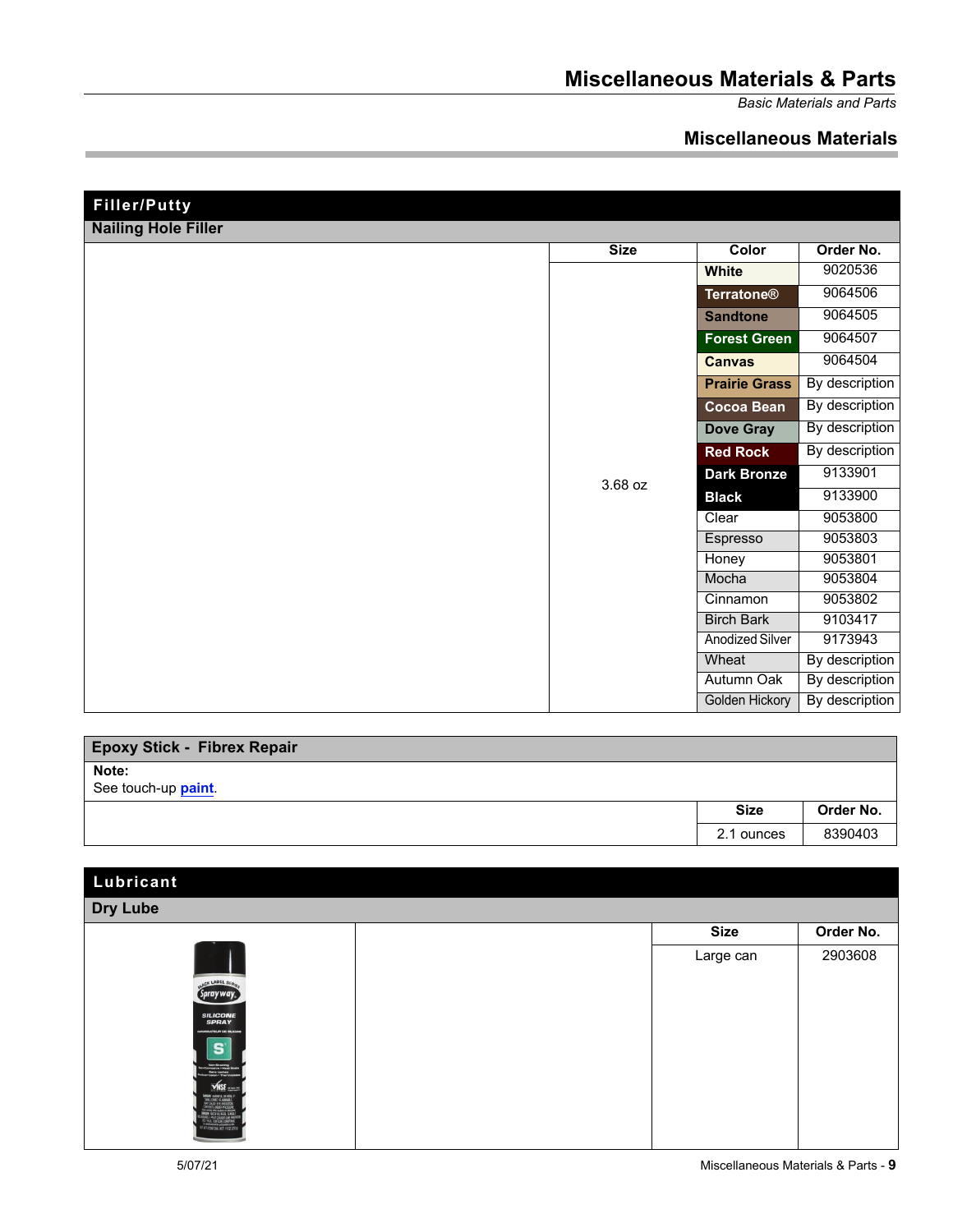

<span id="page-9-0"></span>

| <b>Solvents and Conditioners</b>                        |             |           |
|---------------------------------------------------------|-------------|-----------|
| <b>Primer - General Purpose Cleaner and Conditioner</b> |             |           |
| Note:                                                   | <b>Size</b> | Order No. |
| Use as grille primer.                                   | 4 ounces    | 2956612   |
| Strip, Wil-bond hm                                      |             |           |
|                                                         | <b>Size</b> | Order No. |
|                                                         | Quart       | 2956701   |
| <b>Corrosion Inhibitor</b>                              |             |           |
|                                                         | <b>Size</b> | Order No. |
|                                                         | 16-oz. can  | 2957802   |
| <b>Cerium Oxide</b>                                     |             |           |
|                                                         | <b>Size</b> | Order No. |
|                                                         | Container   | 8390401   |
| <b>CRL SR200 Silicone Remover</b>                       |             |           |
|                                                         | <b>Size</b> | Order No. |
|                                                         | 16-oz. can  | 9183921   |
| <b>Glass Cleaner</b>                                    |             |           |
|                                                         | <b>Size</b> | Order No. |
|                                                         | 8-oz. can   | 9068766   |
| Primer 94                                               |             |           |
| Note:                                                   | <b>Size</b> | Order No. |
| Use for 200 Series Double-Hung mullions.                | 4 ounces    | 2956613   |

<span id="page-9-1"></span>

| <b>Tape</b>                                                                                                                   |                        |                   |           |
|-------------------------------------------------------------------------------------------------------------------------------|------------------------|-------------------|-----------|
| Tape - Tedlar                                                                                                                 |                        |                   |           |
| Note:                                                                                                                         | <b>Size</b>            | Color             | Order No. |
| Use on Perma-Shield <sup>®</sup> Narroline upper outer frame corners. Sealant<br>available for Terratone® and sandtone units. | $1.3/8$ " x 50 ft roll | White             | 2962102   |
|                                                                                                                               |                        | <b>Terratone®</b> | N/A       |
|                                                                                                                               |                        | <b>Sandtone</b>   | N/A       |

| <b>Tape - Nylon Filament</b>                               |                  |           |
|------------------------------------------------------------|------------------|-----------|
|                                                            | <b>Size</b>      | Order No. |
|                                                            | Roll             | 2956908   |
| <b>Tape - PVC Adhesive Film</b>                            |                  |           |
|                                                            | <b>Size</b>      | Order No. |
|                                                            | $1.3/8$ " x 1 ft | 2962104   |
| <b>Tape - Interlock Spacer</b>                             |                  |           |
| Note:                                                      | <b>Size</b>      | Order No. |
| Can be used with gliding door (FWG, FWGD, NLGD) interlock. | 50 ft roll       | 4255001   |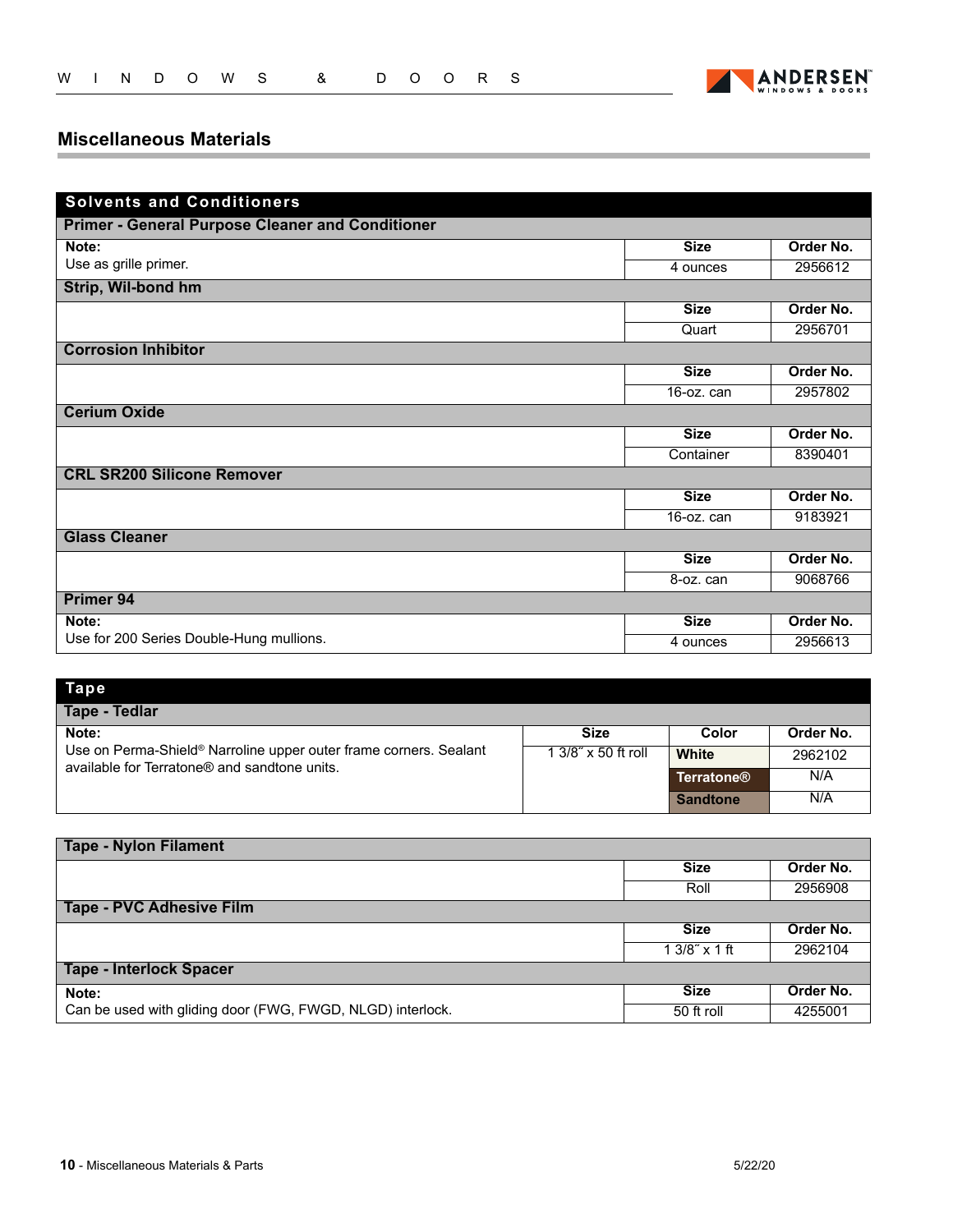<span id="page-10-0"></span>

| <b>Size</b>        | Order No. |
|--------------------|-----------|
| $4''$ x 33 ft roll | 9180313   |
| $6''$ x 33 ft roll | 9180315   |
| $4''$ x 75 ft roll | 9180314   |
| $6''$ x 75 ft roll | 9180316   |
|                    |           |

<span id="page-10-1"></span>

| <b>Installation Materials</b>                              |             |           |
|------------------------------------------------------------|-------------|-----------|
| Note:<br>See TDS Guide and Installation Guide Configurator |             |           |
| Foam                                                       |             |           |
|                                                            | <b>Size</b> | Order No. |
|                                                            | 20-oz. can  | 9181466   |

| <b>Installation Shim Insert</b> |             |          |           |
|---------------------------------|-------------|----------|-----------|
|                                 | <b>Size</b> | Quantity | Order No. |
|                                 | 1/16        | 248      | 9105773   |
| $\sim$                          |             | 2000     | 0112081   |
| 1 $^{59/64}$ $\rightarrow$      | $1/32$ "    | 2000     | 0112082   |

| Backer Rod - 3/8" |         |           |
|-------------------|---------|-----------|
|                   | Length  | Order No. |
|                   | 100 ft. | 9105775   |

<span id="page-10-2"></span>

| <b>Adhesives</b>                 |             |                 |
|----------------------------------|-------------|-----------------|
| <b>Adhesive - Vinyl-to-Vinyl</b> |             |                 |
|                                  | <b>Size</b> | <b>Clear</b>    |
|                                  | 2 oz. tube  | <u> 1357001</u> |
|                                  | 1 pint      | 1357012         |
|                                  | 10 oz. tube | 7501747         |

| Adhesive - Top & Bottom Rail W/S - Black                          |               |           |
|-------------------------------------------------------------------|---------------|-----------|
|                                                                   | <b>Size</b>   | Order No. |
| Andersen YY<br><b>SEALANT</b><br>For Mindow and Door Installation | 10.1-oz. tube | 9160295   |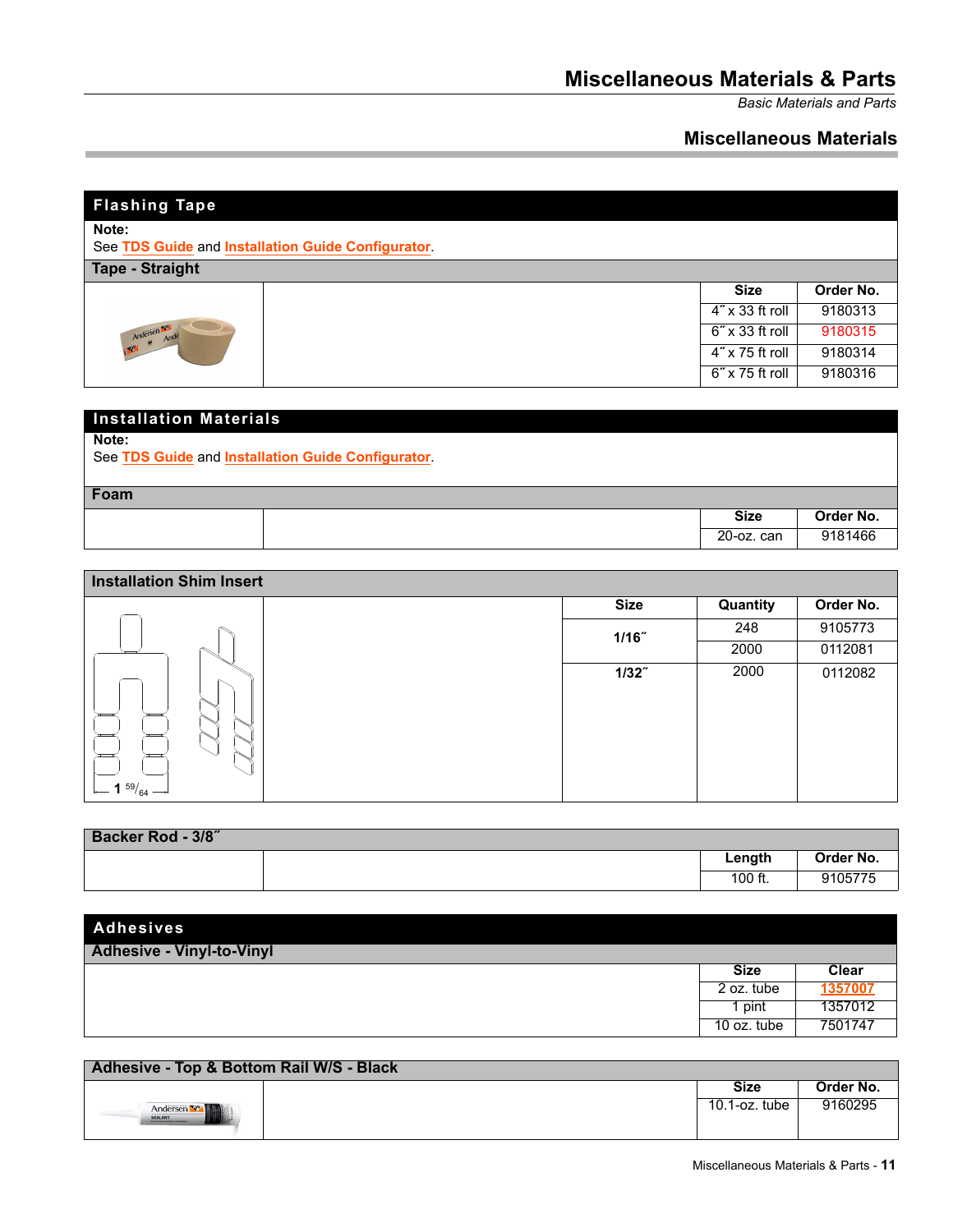

and the control of the control of the control of the control of the control of the control of the control of the

| Adhesive - Urethane with nozzle      |             |                   |
|--------------------------------------|-------------|-------------------|
|                                      | Qty.        | Order No.         |
|                                      | 5 Pack      | 9041416           |
| <b>Adhesive - Dual Pack Injector</b> |             |                   |
|                                      |             | Order No.         |
|                                      |             | 9180322           |
| Adhesive - 3M 4475                   |             |                   |
|                                      |             |                   |
|                                      | <b>Size</b> | Order No.         |
|                                      | 5-oz. tube  | 2957804           |
| Adhesive - 3532                      |             |                   |
|                                      | White       | <b>Terratone®</b> |
|                                      | 2956012     | 2956013           |
| Adhesive - 3535 / Fast-Setting       |             |                   |
|                                      | White       | <b>Terratone®</b> |

| Adhesive - 2:1 Dual-Pack Injector |     |           |
|-----------------------------------|-----|-----------|
|                                   |     | Order No. |
|                                   |     | 9071370   |
| <b>Nozzle - Curved Tip</b>        |     |           |
|                                   |     | Order No. |
|                                   |     | 9053805   |
| <b>Nozzle - Straight Tip</b>      |     |           |
|                                   |     | Order No. |
|                                   |     | 9053806   |
| <b>Nozzle - Dispensing Tip</b>    |     |           |
|                                   | Qty | Order No. |
|                                   | 50  | 9019789   |
| Syringe - 30cc                    |     |           |
|                                   | Qty | Order No. |
|                                   | 20  | 9019788   |

| <b>Dispensing Gun - 2 Part Adhesive Application</b> |  |           |  |  |  |
|-----------------------------------------------------|--|-----------|--|--|--|
|                                                     |  | Order No. |  |  |  |
|                                                     |  | 9068754   |  |  |  |
| <b>Dispensing Gun - 30cc</b>                        |  |           |  |  |  |
|                                                     |  | Order No. |  |  |  |
| ₩                                                   |  | 9019787   |  |  |  |
|                                                     |  |           |  |  |  |
| ШI                                                  |  |           |  |  |  |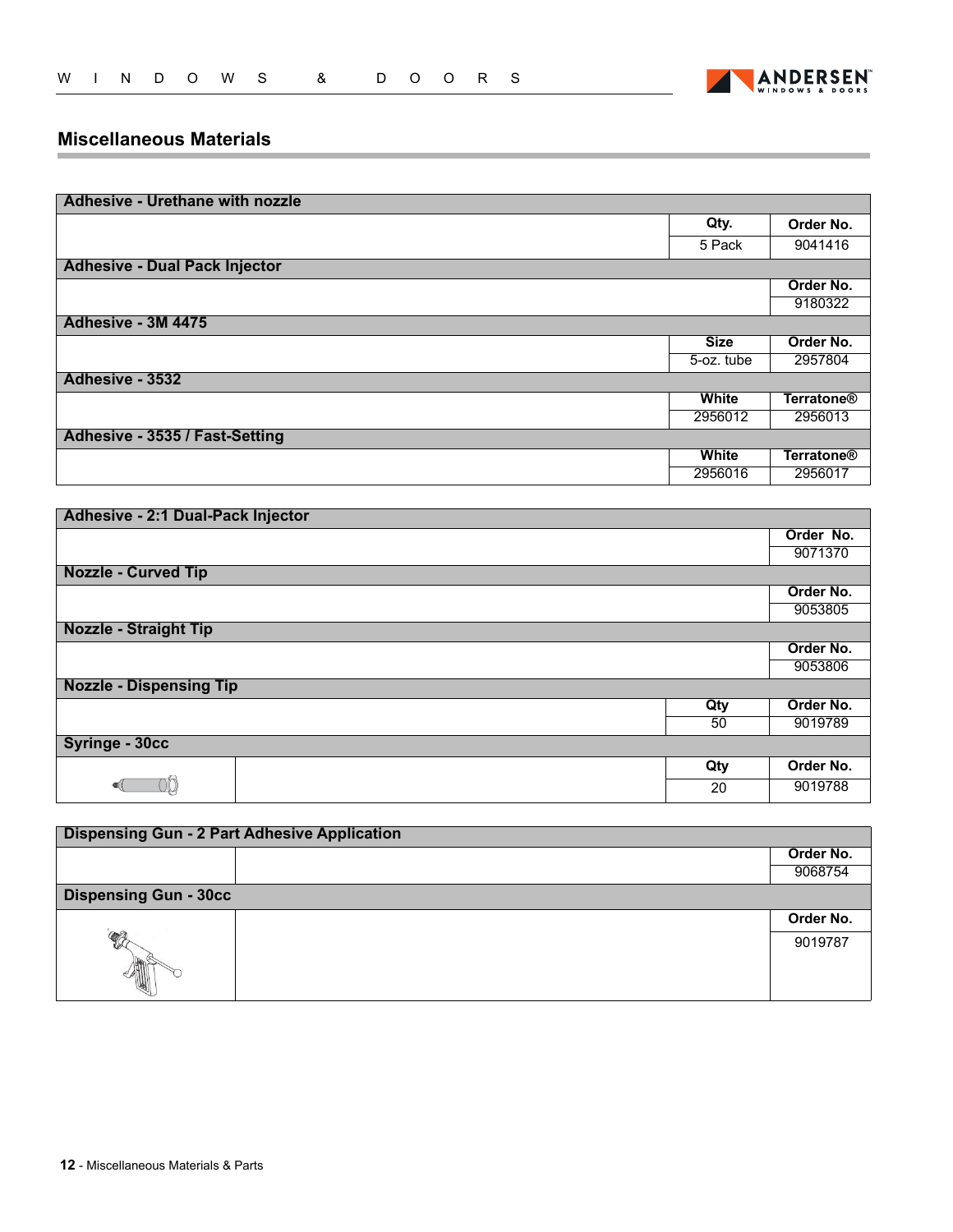<span id="page-12-0"></span>

| Weatherstrip                                           |              |                             |              |
|--------------------------------------------------------|--------------|-----------------------------|--------------|
| Weatherstrip with Adhesive Back - Bug Seal Pile (1964) |              |                             |              |
| Note:                                                  |              | <b>Size</b>                 | Order No.    |
| Order by the foot.                                     |              | by the foot                 | 2962038      |
| Weatherstrip with PVC Adhesive Back - Foam             |              |                             |              |
| Note:                                                  | Color        | <b>Size</b>                 | Order No.    |
| Black is 50 foot length.                               | <b>Black</b> | $5/16 \times 3/8 \times 50$ | 2962027      |
| <b>Weatherstrip - Neoprene</b>                         |              |                             |              |
|                                                        | Length       | <b>Size</b>                 | <b>Black</b> |
|                                                        | 50-ft. roll  | 3/32                        | 2962030      |
|                                                        |              | 1/8                         | 2962032      |
|                                                        |              | 3/16                        | 2962034      |
|                                                        |              | 7/32                        | 2962036      |
| <b>Dust Pad - Pile</b>                                 |              |                             |              |
|                                                        |              |                             | White        |
|                                                        |              |                             | 1997150      |
| <b>Weatherstrip - Polyethylene Foam</b>                |              |                             |              |
|                                                        |              | <b>Size</b>                 | White        |
|                                                        |              | 50-ft. roll                 | 2962024      |

<span id="page-12-1"></span>

| <b>Auxiliary Casing with Screws</b>                                |                             |                                           |                     |           |  |
|--------------------------------------------------------------------|-----------------------------|-------------------------------------------|---------------------|-----------|--|
| <b>Auxiliary Casing w/screws</b>                                   |                             |                                           |                     |           |  |
| Note:                                                              |                             | <b>Dimensions</b>                         | Color               | Order No. |  |
|                                                                    | See Accessory Guide 0002088 |                                           | <b>White</b>        | 1613508   |  |
|                                                                    |                             | <b>Terratone®</b>                         | 1454108             |           |  |
|                                                                    |                             | 1 $\frac{3}{16}$ x 1 $\frac{5}{16}$ x 150 | <b>Sandtone</b>     | 0609510   |  |
|                                                                    |                             |                                           | <b>Forest Green</b> | 0514128   |  |
|                                                                    |                             |                                           | <b>Canvas</b>       | 9069359   |  |
|                                                                    |                             | <b>Dark Bronze</b>                        | 9071617             |           |  |
| <b>Fasteners</b>                                                   |                             |                                           |                     |           |  |
|                                                                    | Note:                       |                                           | Color               | Order No. |  |
| Sandtone and Dark Bronze use Terratone.<br>$8-18 \times 15/8$ " FH |                             |                                           | White               | 1685504   |  |
|                                                                    |                             |                                           | <b>Terratone®</b>   | 2777404   |  |
|                                                                    |                             |                                           | <b>Forest Green</b> | 0342104   |  |
|                                                                    |                             |                                           | <b>Canvas</b>       | 9071615   |  |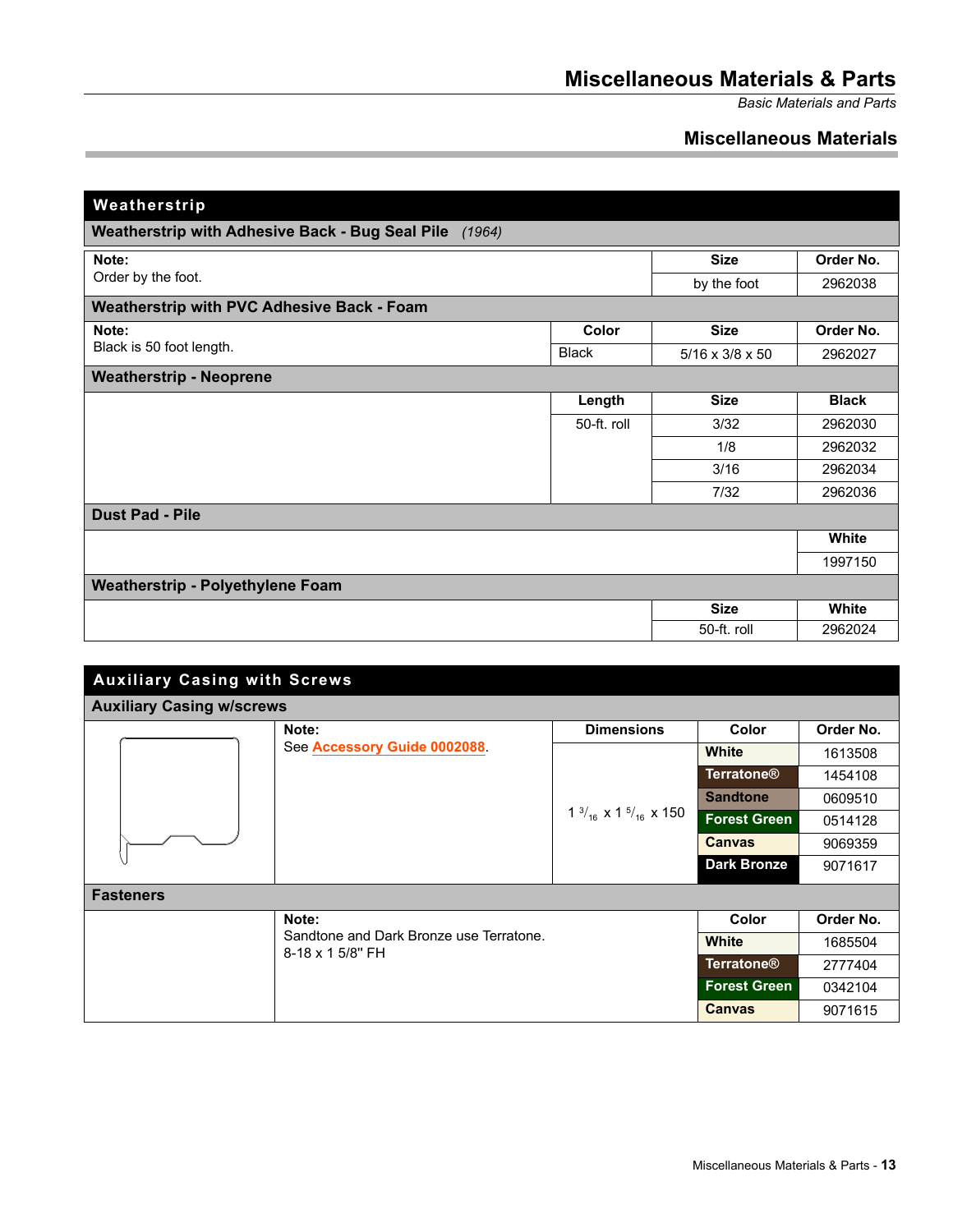

and the control of the control of the

<span id="page-13-0"></span>

| J-Channels       |                     |                   |           |
|------------------|---------------------|-------------------|-----------|
| <b>J-Channel</b> |                     |                   |           |
|                  | <b>Dimensions</b>   | Color             | Order No. |
|                  | $\frac{1}{2}$ x 150 | White             | 2300220   |
|                  |                     | <b>Terratone®</b> | 2320220   |
|                  |                     | <b>Sandtone</b>   | 2304510   |
|                  |                     |                   |           |
| 0                |                     |                   |           |
|                  |                     |                   |           |
|                  |                     |                   |           |
| w                |                     |                   |           |
|                  |                     |                   |           |

<span id="page-13-1"></span>

| <b>H-Channels</b> |                     |         |                   |                 |
|-------------------|---------------------|---------|-------------------|-----------------|
| <b>H-Channel</b>  |                     |         |                   |                 |
|                   | <b>Dimensions</b>   | White   | <b>Terratone®</b> | <b>Sandtone</b> |
|                   | $^{3/}_{4}$ x 84    | 2300002 | 2320002           | 2304402         |
| $\theta$          | $\frac{3}{4}$ x 150 | 2300020 | 2320020           | 2304410         |
|                   | $\frac{1}{2}$ x 150 | 2300120 | 2320120           | 2304502         |
|                   |                     |         |                   |                 |
|                   |                     |         |                   |                 |
| $\theta$          |                     |         |                   |                 |
|                   |                     |         |                   |                 |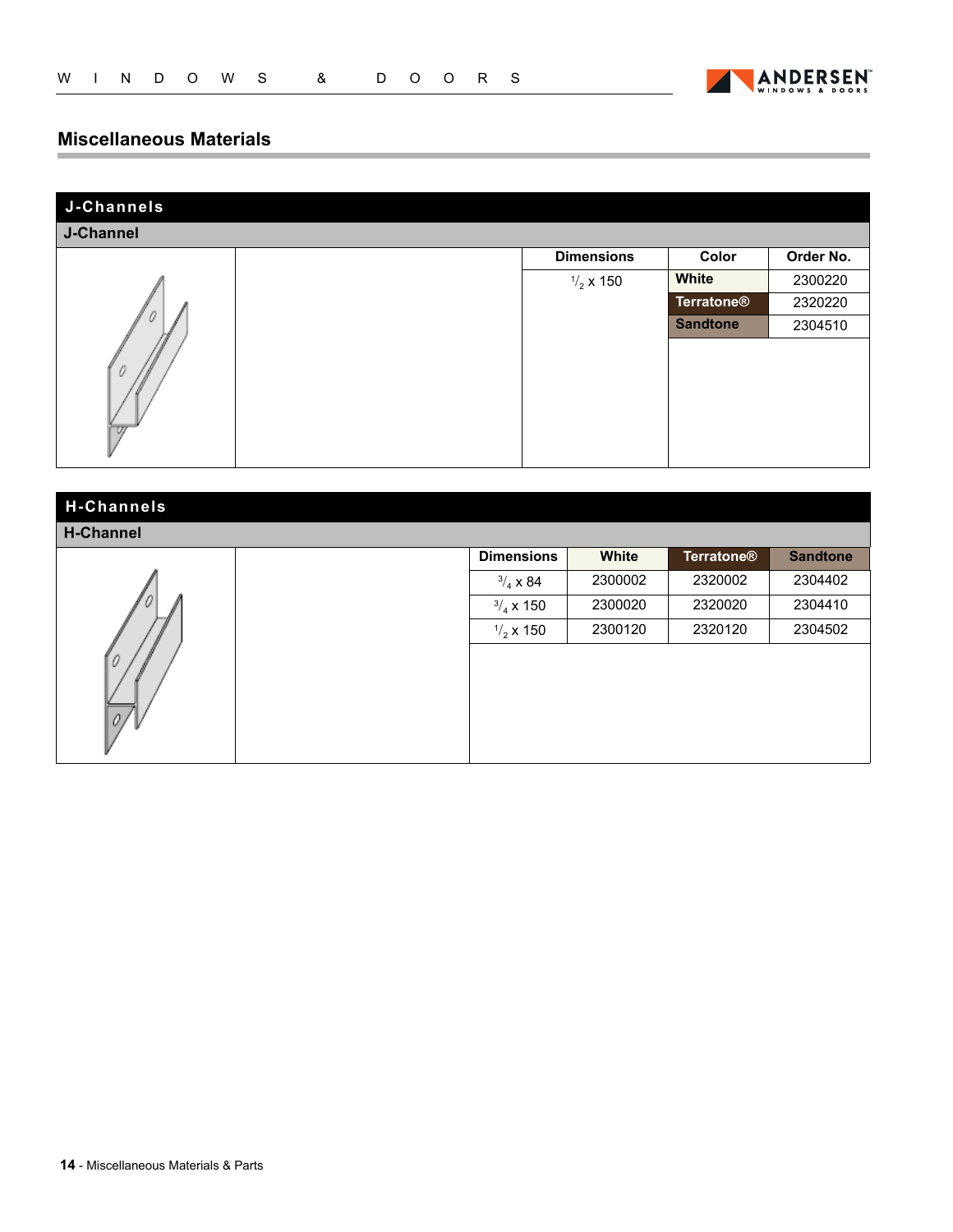<span id="page-14-0"></span>

| <b>Perma-Shield Vinyl Casing</b>               |                                      |       |                   |                 |                     |  |
|------------------------------------------------|--------------------------------------|-------|-------------------|-----------------|---------------------|--|
| Note:                                          |                                      |       |                   |                 |                     |  |
| This casing is also known as vinyl trim board. |                                      |       |                   |                 |                     |  |
| Perma-Shield Vinyl Casing - 5 1/2"             |                                      |       |                   |                 |                     |  |
|                                                | <b>Dimensions</b>                    | White | <b>Terratone®</b> | <b>Sandtone</b> | <b>Forest Green</b> |  |
|                                                | 5 $\frac{1}{2}$ x $\frac{3}{4}$ x 72 | N/A   | N/A               | N/A             | N/A                 |  |
|                                                |                                      |       |                   |                 |                     |  |

<span id="page-14-1"></span>

| Trim Board - Fibrex Cellular        |                   |                      |           |  |  |
|-------------------------------------|-------------------|----------------------|-----------|--|--|
| <b>Trim Board - Fibrex Cellular</b> |                   |                      |           |  |  |
|                                     | <b>Dimensions</b> | Color                | Order No. |  |  |
|                                     |                   | <b>White</b>         | 9033371   |  |  |
|                                     |                   | <b>Terratone®</b>    | 9033384   |  |  |
|                                     |                   | <b>Sandtone</b>      | 9033373   |  |  |
|                                     |                   | <b>Forest Green</b>  | 9033386   |  |  |
|                                     |                   | <b>Canvas</b>        | 9033372   |  |  |
|                                     | 3 1/2 x 3/4 x 120 | <b>Prairie Grass</b> | 9033383   |  |  |
|                                     |                   | <b>Cocoa Bean</b>    | 9033387   |  |  |
|                                     |                   | <b>Dove Gray</b>     | 9033382   |  |  |
|                                     |                   | <b>Red Rock</b>      | 9033385   |  |  |
|                                     |                   | <b>Dark Bronze</b>   | 9033388   |  |  |
|                                     |                   | <b>Black</b>         | 9033389   |  |  |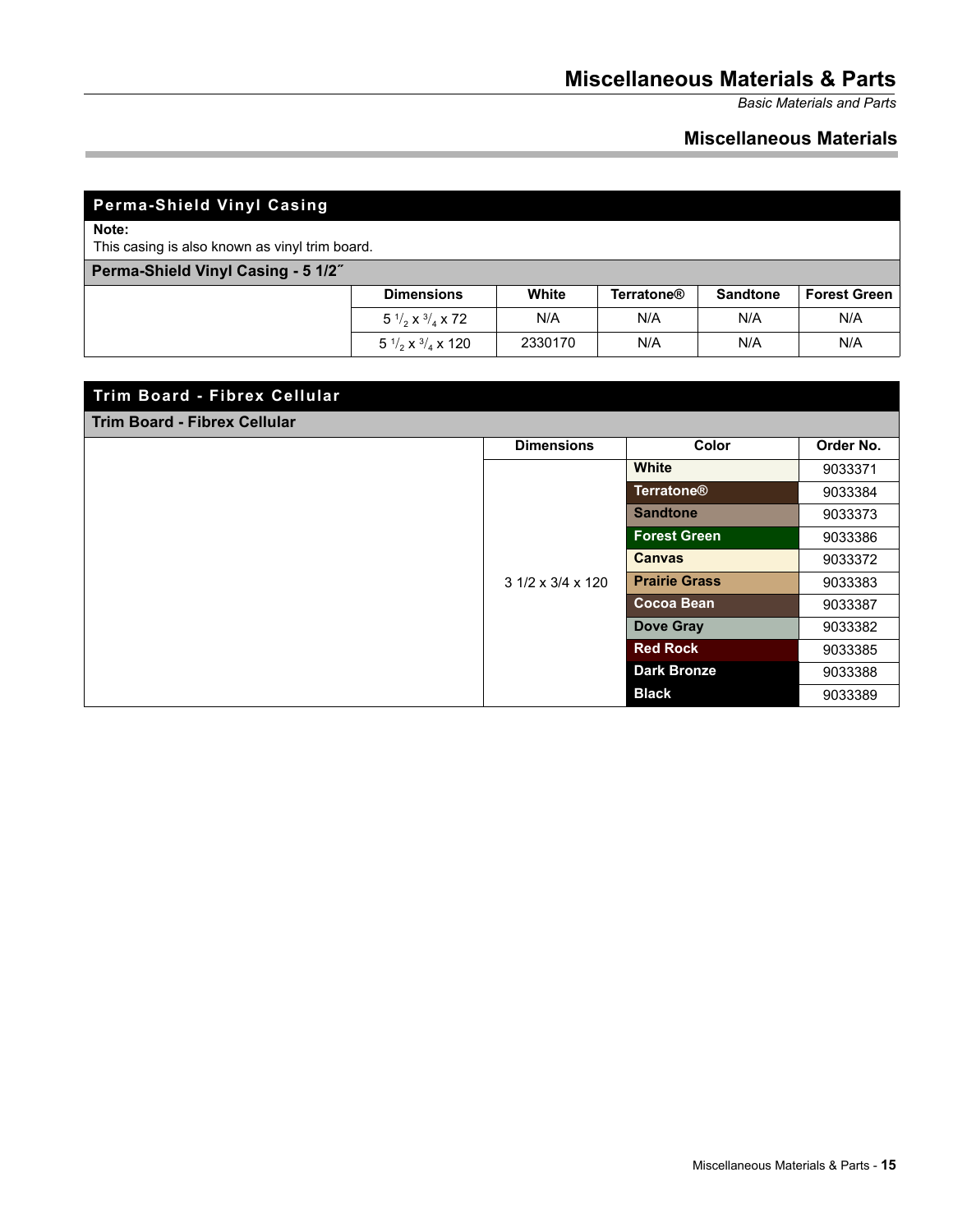

and the control of the control of the control of the control of the control of the control of

<span id="page-15-0"></span>

| <b>Trim Coil</b> |               |                      |                  |
|------------------|---------------|----------------------|------------------|
| <b>Trim Coil</b> |               |                      |                  |
|                  | WxL           | Color                | <b>Low Gloss</b> |
|                  |               | White                | 9118927          |
|                  |               | <b>Terratone®</b>    | 9118926          |
|                  |               | <b>Sandtone</b>      | 9118925          |
|                  |               | <b>Forest Green</b>  | 9118922          |
|                  |               | <b>Canvas</b>        | 9118918          |
|                  | 24 in x 50 ft | <b>Prairie Grass</b> | 9118923          |
|                  |               | <b>Cocoa Bean</b>    | 9118919          |
|                  |               | <b>Dove Gray</b>     | 9118921          |
|                  |               | <b>Red Rock</b>      | 9118924          |
|                  |               | <b>Dark Bronze</b>   | 9118920          |
|                  |               | <b>Black</b>         | 9118917          |

| Trim Nails - 1 1/4" |                      |           |
|---------------------|----------------------|-----------|
|                     | Color                | Order No. |
|                     | White                | 9041705   |
|                     | <b>Terratone®</b>    | 9041704   |
|                     | <b>Sandtone</b>      | 9041703   |
|                     | <b>Forest Green</b>  | 9041700   |
|                     | <b>Canvas</b>        | 9041696   |
|                     | <b>Prairie Grass</b> | 9041701   |
|                     | <b>Cocoa Bean</b>    | 9041697   |
|                     | <b>Dove Gray</b>     | 9041699   |
|                     | <b>Red Rock</b>      | 9041702   |
|                     | <b>Dark Bronze</b>   | 9041698   |
|                     | <b>Black</b>         | 9041695   |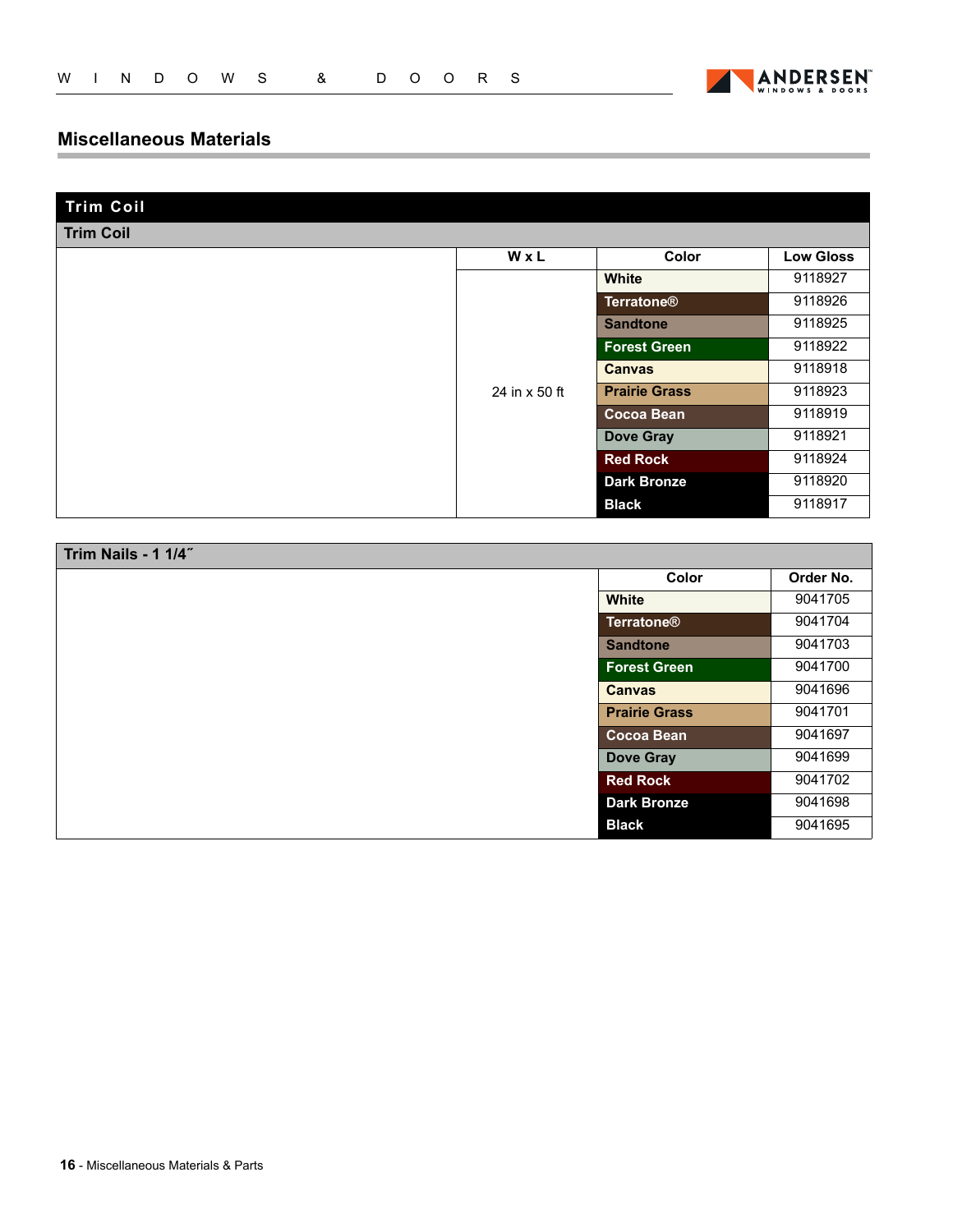Service Replacement

## **Service Replacement Only Parts**

#### <span id="page-16-2"></span><span id="page-16-1"></span><span id="page-16-0"></span>**Service Replacement Only Parts**

#### **Note:**

This section is specifically designed for parts that should only be ordered if a Territory Service Manager/Service Provider Company has requested them to be ordered or if the customer agrees to also pay for a non-warranty repair/replace service job (subject to availability) for these parts to be installed. We do not recommend anyone other than a trained AW employee or Service Provider install these parts due to the complexity of installation, modifications required for installation and/or requirement of special tools.

#### <span id="page-16-3"></span>**Solvents and Conditioners**

| Neodal Cleaner - Concentrate |                 |           |
|------------------------------|-----------------|-----------|
|                              | <b>Size</b>     | Order No. |
|                              | 2 <sub>oz</sub> | 2956614   |

<span id="page-16-4"></span>

| <b>Tape</b>         |                   |           |
|---------------------|-------------------|-----------|
| Tape - Grille / VHB |                   |           |
|                     | <b>Size</b>       | Order No. |
|                     | $1/4$ " x 10 ft   | 0102627   |
|                     | 3/4" x 36 yards   | 0102608   |
|                     | 7/8" x 36 yards   | 0102609   |
|                     | 1-1/8" x 36 yards | 0102610   |
|                     | 2-1/4" x 36 yards | 0102611   |

| Tape - VHB / 3M 4925 |                       |           |
|----------------------|-----------------------|-----------|
|                      | <b>Size</b>           | Order No. |
|                      | $1/2$ " x 216 ft roll | 2957010   |

| Tape - Interlock |        |           |
|------------------|--------|-----------|
|                  | Length | Order No. |
|                  | 50 ft  | 4255001   |